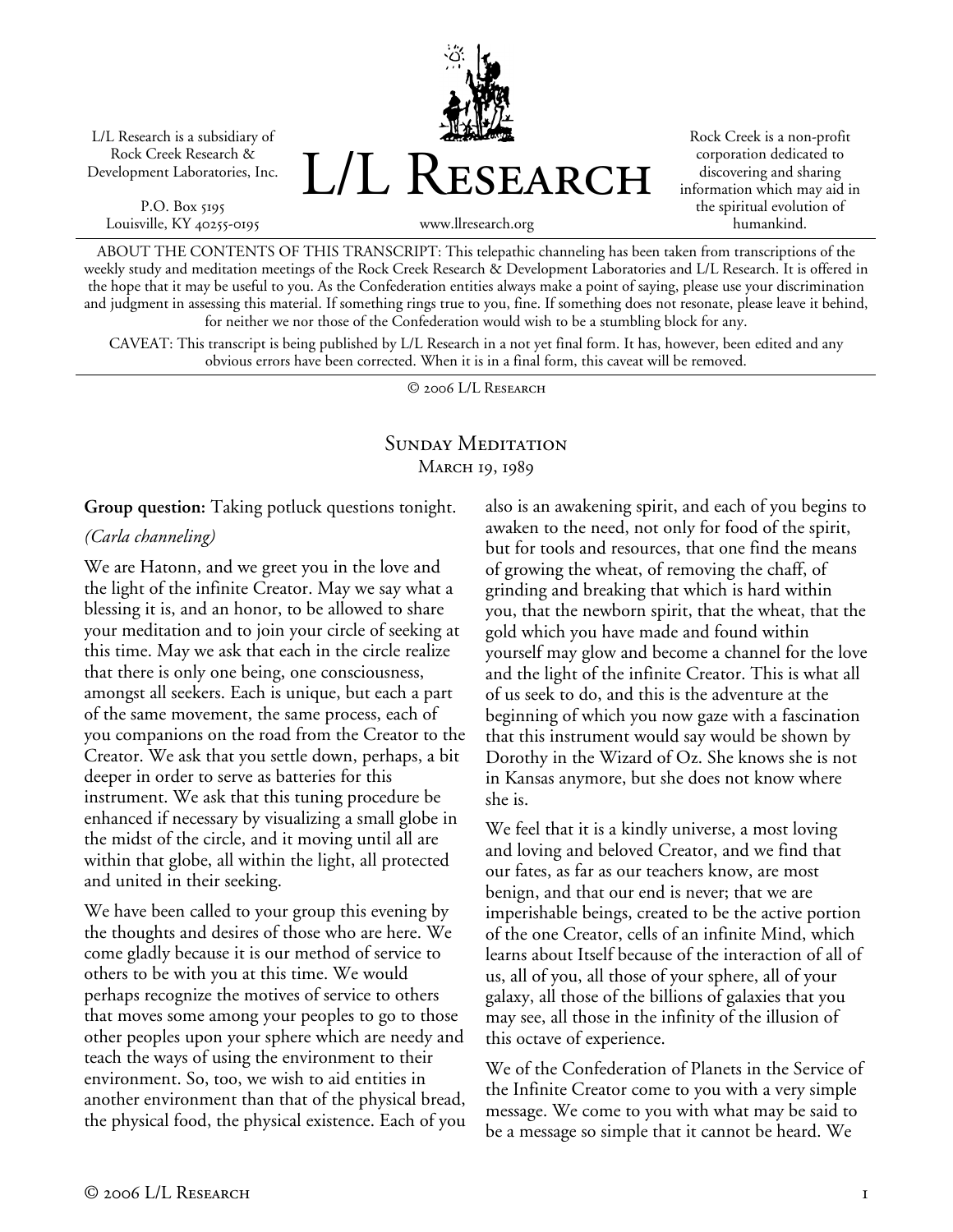come to say that there is one great original Thought; that thought is Love. Not a love as you know it, but a full and complete love, a love both beautiful and terrible, the love of the Creator to know Itself. In that love, It created by using free will that which is called consciousness, self-consciousness, shall we say. Each of you is a mixture of the very stuff, shall we say, of the active principle of the Creator, that is, you have a God Self. However, to it was bonded free will, and in the immature, shall we say, seeker, that free will shows as willfulness, variousness and unpredictability in choice making. Indeed, many do not see that each day and, perhaps, each hour a decision that is to be made, that may seem very small, actually bears upon a spiritual principle. One could be working upon one's development as a polarized service-to-others entity. Many, many times, one misses the opportunity because one is far too much involved in that illusion which you call the everyday life.

We come to speak of a love that is so great that it does not run out. It is infinite in supply. We come to urge each to participate in that great original Thought of Love, for the more that one participates in the great original Thought, the more one's point of view regarding the mundane and everyday experiences of the life experience become infused with the light of the one infinite Creator and the compassion that is felt by the Creator for Itself, all parts of Itself, those who love the dark as well as those who love the light.

The greatest and most powerful pathway to an experience of the infinite Creator that is available in a way which will remain with the entity is persistent daily meditation, for in meditation one moves oneself through the door into the inner room in which stands waiting the Creator. The Creator is most willing to dwell and abide with each entity, but it is each entity's decision to open that door to the inner room of silence, meditation, contemplation and listening. If you may do one thing to accelerate the pace of spiritual growth, it is simply to choose a place and a time in each diurnal period where the meditation may take place in silence, and the listening within may be uninterrupted.

The process is most difficult to judge, we find, from those within the illusion, for within your society the mind complex is requested to be very active at all times and the body usually also. This makes it rather difficult for what this instrument would call the western or Occidental entity to participate in a passive meditation with much true quietness of mind. We ask you not to be discouraged on that account, for the work that you do in consciousness by meditating and listening is that work of the will, the will to discipline the personality, to change willfulness into that phrase from your holy work, "Not my will, but Thine," in other words, not the will of free will which is various, but the will of the Creator Self which is a will to love. To this, we ask you to surrender, as the finite surrenders before the infinite, as the past and the future surrender to the resonance of the present moment. Intersecting with the present moment at all present moments is eternity. One may think of it as, shall we say, perpendicular to all things. It is enmeshed with you. You dwell in heaven at this time.

Oh, my friends, we urge you to open the eyes and gaze about at the creation of the Father. We ask you to see the cooperation and the joy that there is in the green cathedral of nature. We ask you to seek the trees and the bushes that breathe out that which your species must breathe in, that breathe in that which your species must breathe out. The cooperation is great, yet completely without thought. Again and again within the world of nature, one may find not only beauty, but cooperation, harmony and a way of living in which each may exist and be wild and free and beautiful. That is still your heritage.

You see, you carry about with you a second-density creature. This creature is your body. You yourself have the consciousness of third density, but you must walk about upon this particular heavy physical density of illusion, and so, you carry about with you a certain kind of animal. This human animal is a delightful thing, and we ask each to honor it, to understand its needs, to harmonize and cooperate with that which some have called the temple of the soul. We would prefer the term physical vehicle, for you use it much as you would use a car; it gets you around, and through its senses you perceive much. But please reckon with this animal and know that it, including its ability to reason and to have instinct, is not informed in the same way that one which has chosen to become conscious of one's hope of accelerating spiritual growth is. You must realize that part of the willfulness that must be regularized so that the will may be turned to work in consciousness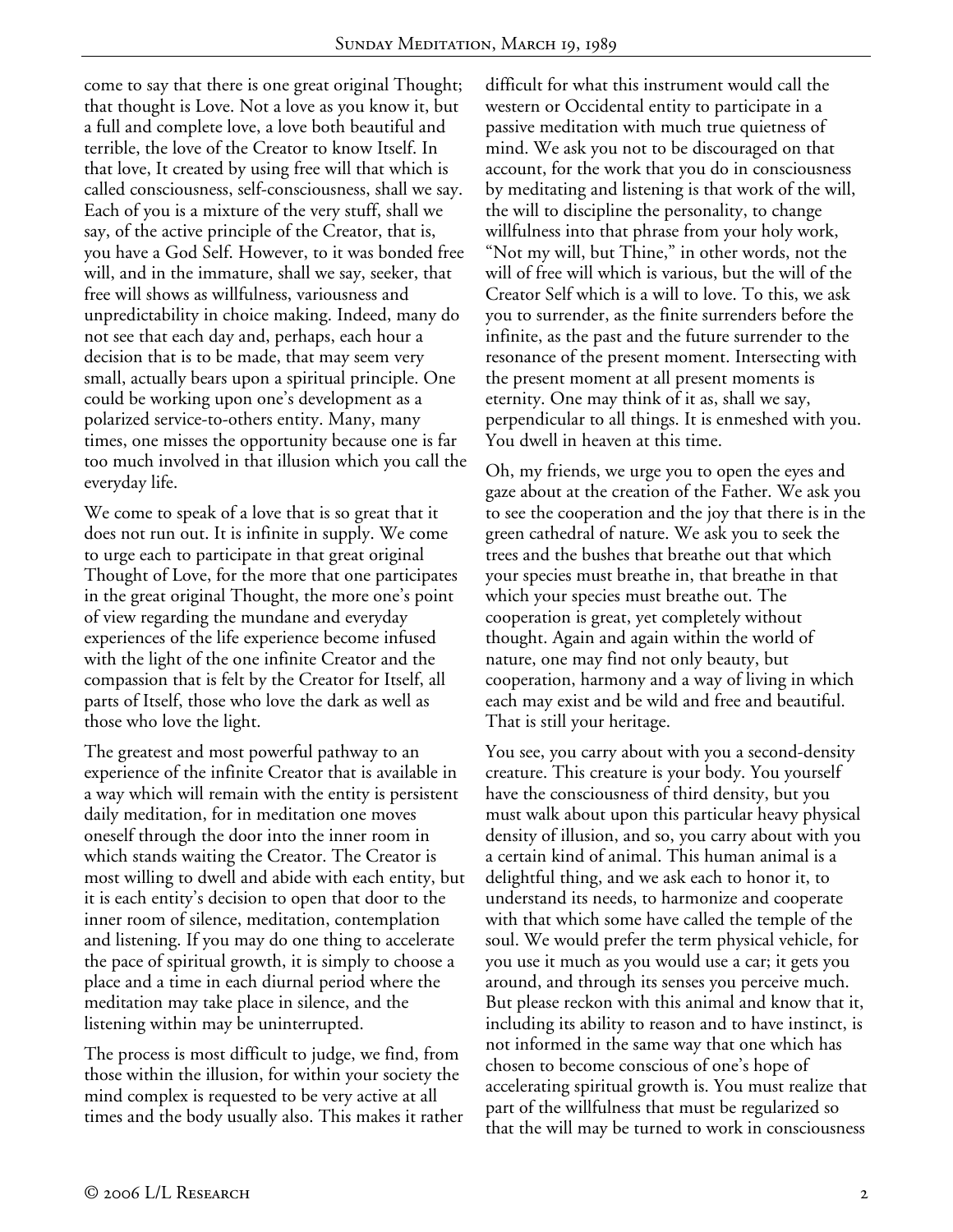is that of the outer illusion, one's relationships, both in society and most especially with those with whom one is intimate, one's family.

It is well to do the very best one can to place one's creature in a good position for survival, so that one may go about the business of polarizing in consciousness. Do not allow the intellect or the instinct to rule the behavior, but turn again and again to the glory, the unity, the peace, and the joy of the presence of the one infinite and mysterious Creator, that Thought of love which created all that there is. Do not choose to be that which carries you around. Do not choose to be willful forever, but choose instead to will to surrender to that greater Self within. Ah, my friends, what a jewel rests within you, what light, what love! You are unique, each of you, unique as snowflakes. You have experienced much. You would not be here upon this planet within an incarnation at this time if you did not have a good chance of choosing to be of service to others to the extent that you polarize enough to graduate from this density to that density of love and understanding where the veil between the conscious and the unconscious mind is lifted, and much is seen and understood that can never be understood within this illusion.

We do not mean to suggest for a moment that there is any hurry about this; it is one's choice completely. We do not mean to suggest for a moment that the fourth density is easier than the third. This is not so; it is simply different. The fourth density is a density in which one refines one's ability to love and one's knowledge of love, one's ability to be love and one's knowledge of being love. However, because there is a fourth density negative, there is a dynamic tension, and both those of positive and of negative persuasion may speak to your people. We ask you, therefore, to discern and discriminate carefully with each piece of information that you hear, including ours. We are fallible. What we have to say to you is, we believe, helpful. We hope it is. But if it is not, my friends, we ask you to let it go, for we would not be a stumbling block before you in any way.

We would not ask you to meditate for the long periods of time, for we find that the process of spiritual growth among your peoples causes a good deal of change. It is well that the change take place slowly enough that one's mate may deal with it as well as one's self. The process of change is sometimes painful, and we urge each to be extremely courageous and pick oneself up after each and every self-perceived failure to turn one's face again to the mysterious face of the Eternal One. We join you on this journey. We hope that you will meditate each day for a short period of time, not the long. We hope you will enjoy the changes that you perceive in yourself. We hope that you may again and again and again choose love and serving others over that love which takes, controls and manipulates.

See those activities and behaviors within yourself and start making other choices. These things you can do—not out of your own strength, but because you spend time with the Creator. May we say to you, the basic, single, most thorough-going advice we may give to you is to meditate on a daily basis, for one moment with the Creator can make one feel joyful, peaceful, centered and ready to meet that which comes later. Then when one is in a difficult situation, one may cast one's mind back to that centered place and in some way draw eternity into the most difficult of situations. It simply is a matter of spending time with the Creator. This mysterious Entity created you. It is infinite, It is intelligent, It is invisible. This much we know. The Creator is still a mystery to us as well. But the Creator intersects with your life at this time and at every time, for each moment is the present moment, and each moment is eternity. May you spend your time with the Creator so habitually that this becomes a resource that you may become a channel for the love and the light of the infinite One. And then, my friends, you shall shine like a lighthouse, like a beacon, for you shall be a channel for love, that which does not stop, that which is infinite. It is the lightening of the consciousness of the planet Earth that is our hope at this time.

With this thought, we would leave this instrument, and transfer to the one known as Jim. I am Hatonn.

### *(Jim channeling)*

I am Hatonn, and greet each again in love and light through this instrument. At this time it is our privilege to ask if there might be further queries upon the minds of those gathered this evening to which we may speak? Again, we remind each that that which we offer is our opinion, offered freely and joyfully, yet with no desire that our words be seen as anything other than our opinions. Is there a query at this time?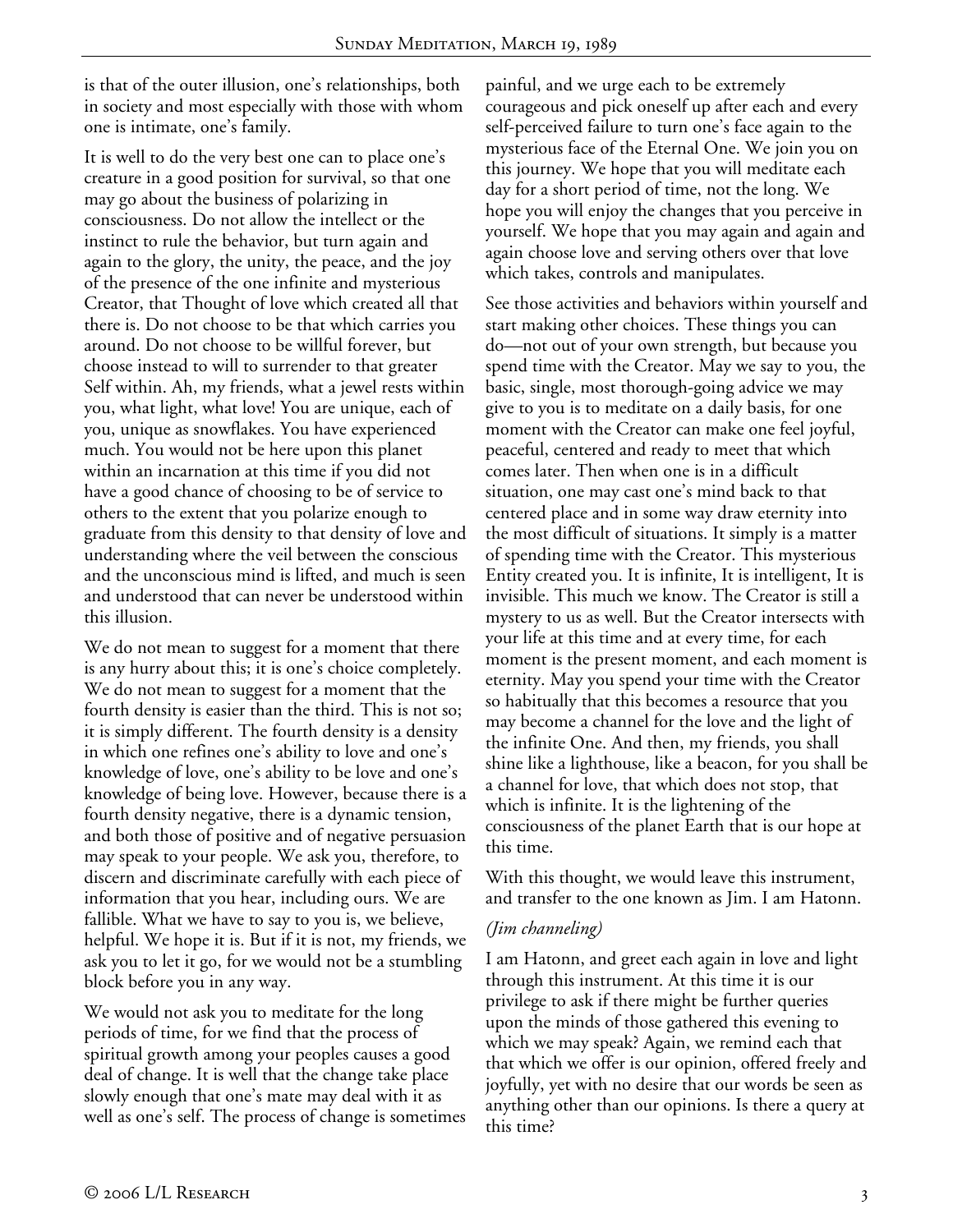**Questioner:** I have one. I believe that my higher self has created the illusion of my being here on Earth at this time. I believe in incarnations, since all time is one. Do I have all of my incarnations simultaneously working together now in and out of my being that is here in this room?

I am Hatonn, and am aware of your query, my sister. The simultaneous nature of time is a difficult concept to express in your words, for the nature of words themselves is that which works against, shall we say, the understanding of time at its heart. For within your illusion, time moves as does a river, with that which is past, that which is present, and that which is future moving sequentially in order that the mind complex may grasp in a specific or narrowed function certain lessons, shall we say, or concepts that shall require this focused attention in order to be realized within the depths of one's being. Therefore, time, as you experience it, is greatly distorted for a purpose, that you might learn intensively and with focus and purity. However, the larger view of time and of your own being includes a great deal more than this concept, than this illusion, and more than our humble words can begin to approach, though we shall attempt this process.

Your, as you have called it, higher self is what you now would call your fully potentiated self at a point in time that you would call your future. This higher self has what you might see as a road map laid out for you that has the beginning point, the ending point and many possible avenues of journeying between these points. The higher self has resources available to it upon which you may call through your desire to know more of the mystery of yourself, of this illusion, of the creation, of the Creator.

As you begin to request information of this nature, you are guided, shall we say, by your higher self to meet the various entities, activities and resources that are necessary to satisfy your desire and to allow you to continue upon your process of evolution. One of the resources which may be called upon in this process you may see as your various incarnational selves which exist within your being as probabilities or possibilities, infinite in number, and which contain, within their realms or boundaries of being, information gathered through experience within these incarnations which may prove useful in your current incarnation. It is more accurate to see the incarnational process in the simultaneous time

framework as a kind of parallel existence which has no beginning or no end, if one explores carefully one's own connections, not only to one's present self or those that one might consider past or future, but also one's connections to each portion of the creation of which one is aware. For as you have become familiar with the concept of unity of self with all of the creation, this concept indeed begins to make itself more obviously apparent, or shall we say, apparently obvious, as one sees the connections between the self and each particle of the creation, and begins to see that there is that of value in each portion of the creation and is that which might teach or inform the self as the self moves through its currently perceived experiences.

All this is to say, my sister, that your supposition, though correct in its foundation, is somewhat oversimplified, as is our explanation in response to it with the words we have used, for the nature of one's being at the heart of one's being partakes of this unity which is unshakable and is the primary foundation stone upon which all of the creation is built.

Is there another query, my sister?

**Questioner:** I had an unusual experience that all of a sudden I had an insight, as if everybody that I was with in this particular room at a given time was me and I was them. I zoomed into them and they zoomed into me. Is everybody in this room tonight and everybody I come in contact with "other me"?

I am Hatonn, and am aware of your query, my sister. At the heart of each being, this is, indeed, true for each. Indeed, each entity which one meets in the daily round of activities is an other self, not just because each entity projects from its own conscious and unconscious mind a certain image of the self that serves as a kind of filter or eyeglass through which one sees one's universe, but even more profoundly, each entity is, indeed, the one Creator, and as the One exists in all, then all exists in the One, and, indeed, in each other. Therefore, the experiences that each entity accumulates in each incarnation are available as a resource to all, if each entity is able to move through the deeper levels of the mind complex to that place within the subconscious mind where this unity is more obvious and more profoundly in effect within each incarnation and each portion of each entity.

Is there another query, my sister?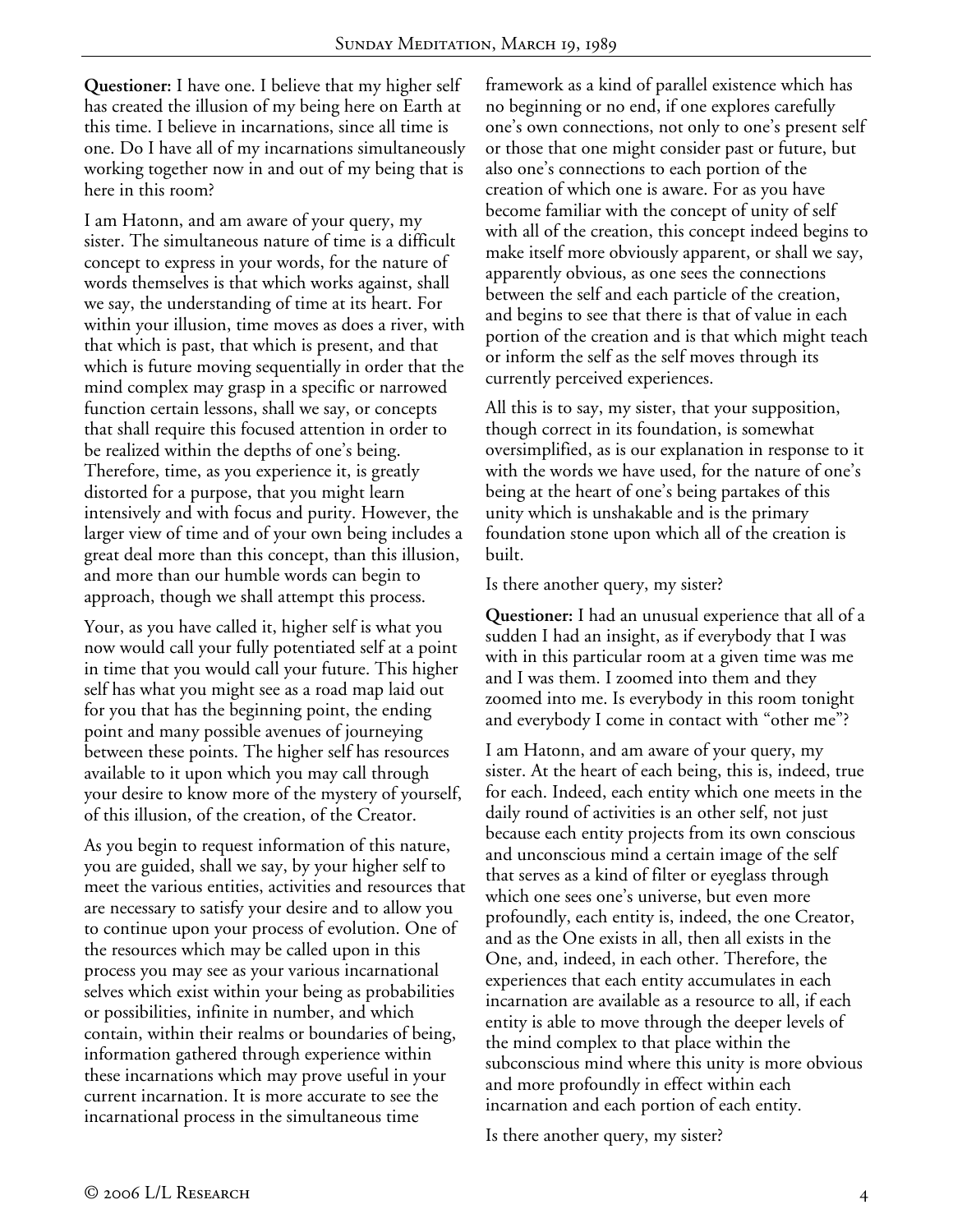**Questioner:** Not at this time.

I am Hatonn. Is there another query?

**Carla:** Well, I'll jump in while everybody else is thinking. I've always wondered about simultaneous time. If some past life version of you does something differently, like have another kid or die early and doesn't have kids or whatever, does the future all change? I mean, simultaneously?

I am Hatonn, and am aware of your query, my sister. This again, though correct in its basic premise, is somewhat oversimplified, for there is not just one past or one future; there are many, many of each, each with a different response, perhaps in degree or in quality, to those events which are occurring in a simultaneous fashion for the entity in one portion of its being that is seen within a certain framework of time. As we are sure that you begin now to see, the process is one which is dynamic in its interaction and the connection with not only deeper portions of one's own being, but with the entire creation about one as well.

Is there another query, my sister?

**Carla:** No, thank you.

I am Hatonn, and we thank you, my sister. Is there another query at this time?

**Questioner:** There's been a lot of study going on in life after death experiences of people that have come back, and from everything that I've understood, people go to a light, the source of God, as we believe it to be, as I understand it. There have been some that have not gone to this light. Is this not just in your own thought of what life is? And once you have passed through this period of time, are you not with God at that point, even if you have fear, even if you have a sense of evil or bad, do you not spend the time and still return to God? Instead of, for instance, hell? Is there even a hell?

I am Hatonn, and am aware of your query, my sister. Indeed, each entity, whether within the incarnation as you experience it or moving through the door of death, as you call it, to a different form of existence, each entity always is within the presence of the one Creator. That presence is perceived in a fashion which responds to the, shall we say, beliefs or structure of beliefs which the entity has formed within the current incarnational pattern. These beliefs may again, to use our former analogy, be seen

as the spectacles, the eyeglasses upon the face through which the entity views its environment.

Thus, that which is experienced immediately following the process you call death partakes most fully of this distorting factor of belief that filters that which is, so that it is seen and experienced according to the beliefs of the entity having the experience. Thus, there is much of confusion for many, as each entity has formed a unique system of beliefs to some degree during the incarnation and must, at the time of the death process, first view that which is to come through this structure of beliefs. As the entity becomes more accustomed to its new environment, it begins to allow certain of the more distorting and obviously less useful beliefs to fall away as a natural function of the continuing process of transferring consciousness from one illusion to another less distorted illusion. Therefore, the entity begins to see …

# *(Side one of tape ends.)*

## *(Jim channeling)*

I am Hatonn, and am again with this instrument. Is there a further query at this time?

**Questioner:** As I, in this physical being, pass into death, and I take all of my biases and my prejudices and my learnings with me, and certain distortions fall away on the other side, whatever period of time I choose to stay on the other side, does a refined spirit come back through to the next incarnation in body?

I am Hatonn, and am aware of your query, my sister. As you begin to penetrate the realms of what we find called Etheria or the higher realms of the astral planes after moving through the death process, you become aware that there is a greater self towards which you move, until this "self" which has completed one incarnation, and the "self" which has not only lived each incarnation but has served as a repository of those lessons and experiences gathered in each, then becomes the [new] self, so that you are again unified with what may be called the essence of the self, or as most of your peoples call it, the soul.

This being, then, with the aid of others who have served as the guides and the teachers, and with the aid of the higher self, reviews the incarnation which has been completed in order that that which has been gained of learning and of service might be compared with that which was desired and planned before the incarnation. Where there has been less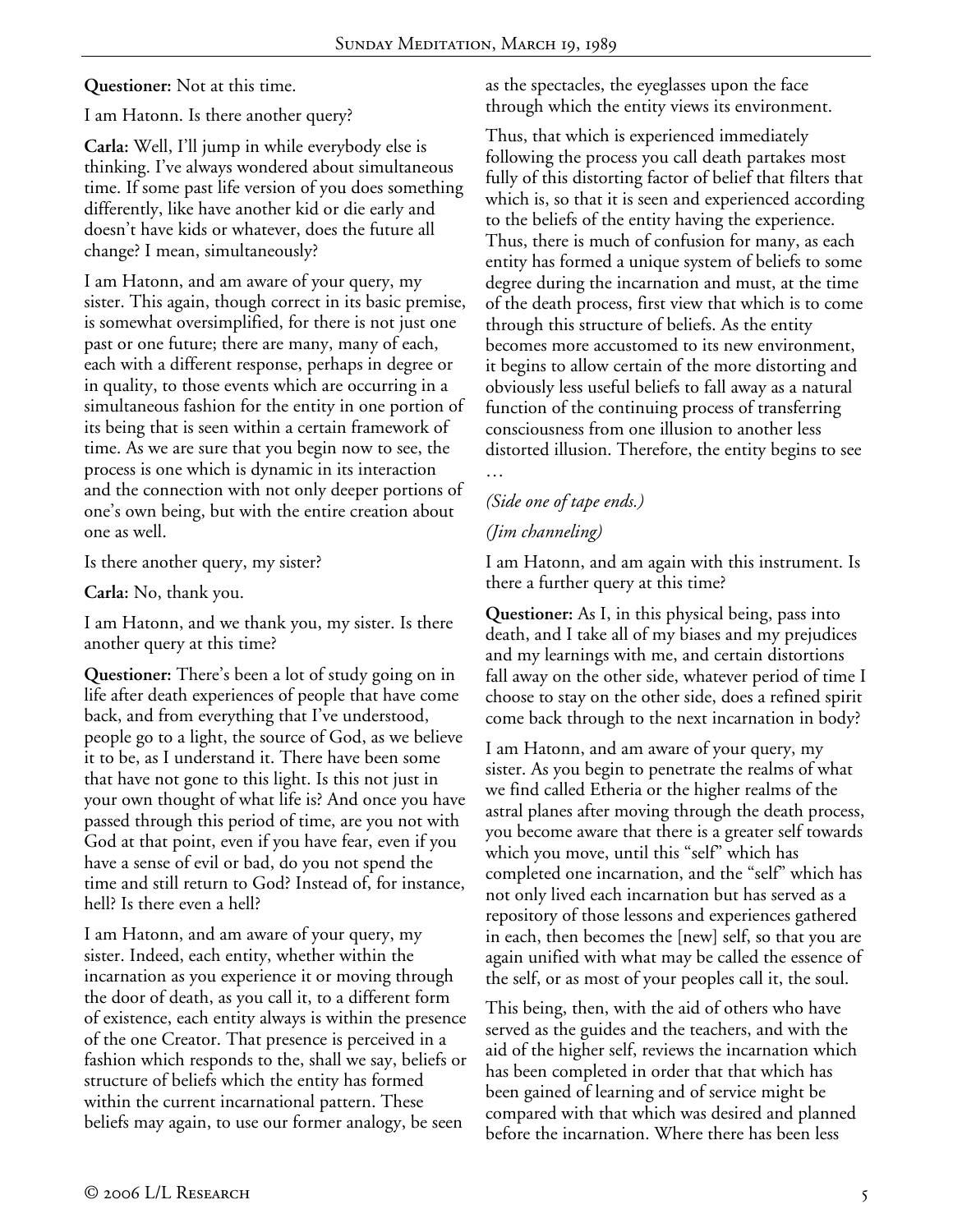efficient learning, there is the renewed desire to pursue that which was left undone. Where there has been the completion of lessons, there is then the addition or refinement of these lessons so that the experience that is to come within the following incarnation might offer to the self an enhanced opportunity to know the self and to know the Creator, and also to allow the Creator to know Itself through the self within the new incarnation in a fashion which is also enhanced or refined, shall we say.

Thus, one may compare succeeding incarnations to the succeeding grades or classes within your schooling system, so that that which has been learned previously begins to form a foundation upon which the structure of the greater self might be built.

May we answer a further query, my sister?

**Questioner:** Is the greater self ever-changing, as God is? I mean, is there no—since there's infinity, is the greater self still going to expand and expand and expand for all eternity too?

I am Hatonn, and am aware of your query, my sister. As there is a limit, shall we say, to the dimensions or densities within one octave of being, there is a definite opportunity provided to each entity or portion of the one Creator to know the self, the creation, and the Creator. This progression of opportunities to know the Creator, at a certain [point] within the process many, many, as you would call them, millions of years in what you would call your future, moves to a point at which the unification of the small self with the great self with the higher self and with the Creator becomes so perfected, that, indeed, the self becomes the Creator and returns in a fashion that might be likened unto the workers bringing the harvest home, in order that the Creator, then, at this point might be able to utilize those fruits of the harvest, those experiences and lessons and services gathered as the seeds for a further octave of beingness that will begin as this one began, with the most basic elements of being: the earth, the wind, the fire, and the water blowing and burning incandescently in what would be seen as a chaotic fashion until again there is the beginning of the organization of consciousness and the moving forth into a new octave of experience that will allow further explorations for the Creator within the new creation, this process being infinite in nature, as far as we are aware.

Is there another query, my sister?

**Questioner:** Thank you, no.

I am Hatonn, and we would ask if there is a final query for this evening?

**Questioner:** I have one. If a person is, in their heart, interested in helping others, and the particular area they're trying to help in is dangerous, is putting their mind on the level of a criminal mind, is following in those directions to help our society from becoming victims, so to speak, of these people, what does a person need to do to protect themselves or to look at?

I am Hatonn, and am aware of your query, my sister. We find that this query is far more complex than its simple statement would presume, for within the query are various presumptions, some of which work against others. We would suggest that the greatest protection for any entity in any situation is to see the self and all other selves as the Creator and to have as the foundation stone of any interaction between selves a true and heartfelt love for the other selves. Whatever actions may then depend from this basic attitude of love, compassion and acceptance may then proceed within the boundaries, shall we say, of the greatest protection that is possible. For to those who move within the ways of love, there is no fear of any other self, for all is seen as the Creator.

Within your illusion this attitude of total and unconditional acceptance is not common. Indeed, within your illusion, most entities go through the daily round of activities in a fashion which is far removed from such an attitude of acceptance, and within this separation of self from other self, there is room enough for fear to grow to the point that one would feel the need to shield or armor the self in a more practical or physical fashion from others. These activities of shielding and armoring the self are those activities which provide the potential within the being practicing them for the swinging of the pendulum, shall we say, so that the attitude, through a series of testing and trials, becomes more amenable to the removing of the boundaries and the recognition of shared existence within your illusion.

In order to accomplish certain mundane or more worldly goals, it is often necessary to form the boundaries and the narrower ways of viewing a situation. This is well for the entity engaged in such activity, for each such activity will provide the entity